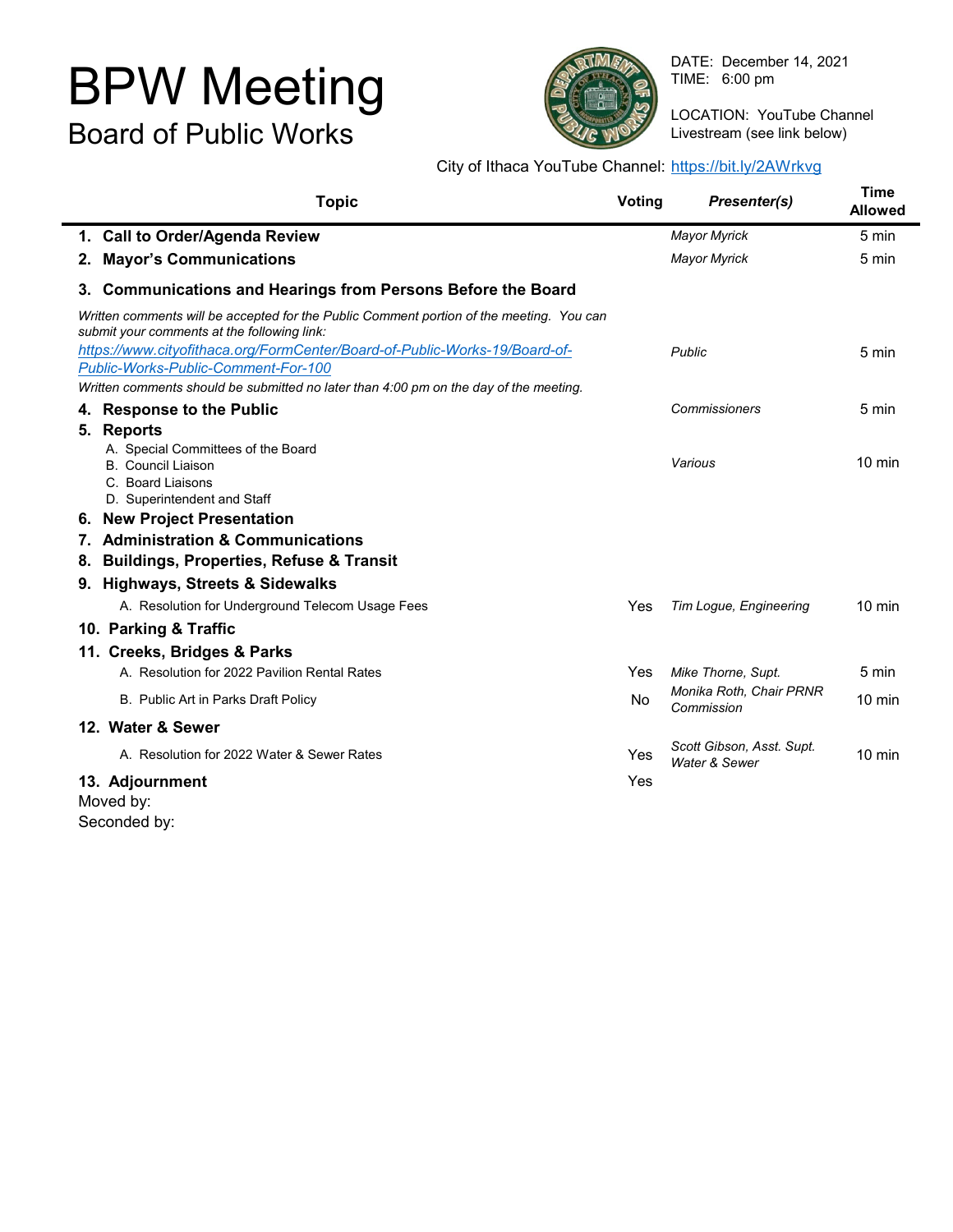## **Board of Public Works December 14, 2021 Resolution**

# **Use of City Owned College Avenue Telecommunication System Spaces**

**WHEREAS,** the City recently constructed underground conduits and vaults under College Avenue, between Mitchell Street and Dryden Road ("Telecom System Spaces") to facilitate installation of telecommunications equipment by multiple providers; and

**WHEREAS,** the City expects to receive requests to occupy the Telecom System Spaces; and

**WHEREAS,** Chapter 170 establishes the Board of Public Works' authority to issue licenses and set fees for uses of City-owned structures; and

**WHEREAS,** City staff is supportive of this use of the Telecom System Spaces; and

**WHEREAS,** the Superintendent does not anticipate any conflicts in the near future with public works uses or needs; now, therefore, be it

**RESOLVED,** that the Board of Public Works hereby sets forth the following annual license fee structure for use of the College Avenue Telecom System Spaces:

\$3.02 per linear foot of dedicated 4 inch conduit;

Each dedicated conduit line licensed shall include a license to use up to 2.25 square feet of wall space in a corresponding vault;

\$1.01 per linear foot of shared 4 inch conduit; and

**RESOLVED**, the annual use fee set forth above shall be considered the base license fee for use of the City's Telecom System Spaces, and that at the City's discretion, the same may be adjusted for each year by an amount up to the amount of the increase in the consumer price index; and

**RESOLVED**, that the license agreement allowing said use of City-owned structure shall contain the usual terms and conditions of the City's license agreement, including those specified in Chapter 170 of the City's Municipal Code; and

**RESOLVED,** the Board of Public Works hereby authorizes the Superintendent, upon review of the City Attorney, to permit by license interested telecom providers to install telecommunications conduit and equipment within the Telecom System Spaces subject to the following requirements:

- 1) Proof of bonding or other sufficient security in an amount that the Superintendent deems appropriate to compensate the City for damage to its property during the course of installation and in the event the City must effect removal of the equipment;
- 2) Submission of an application and fee for Use of City Property;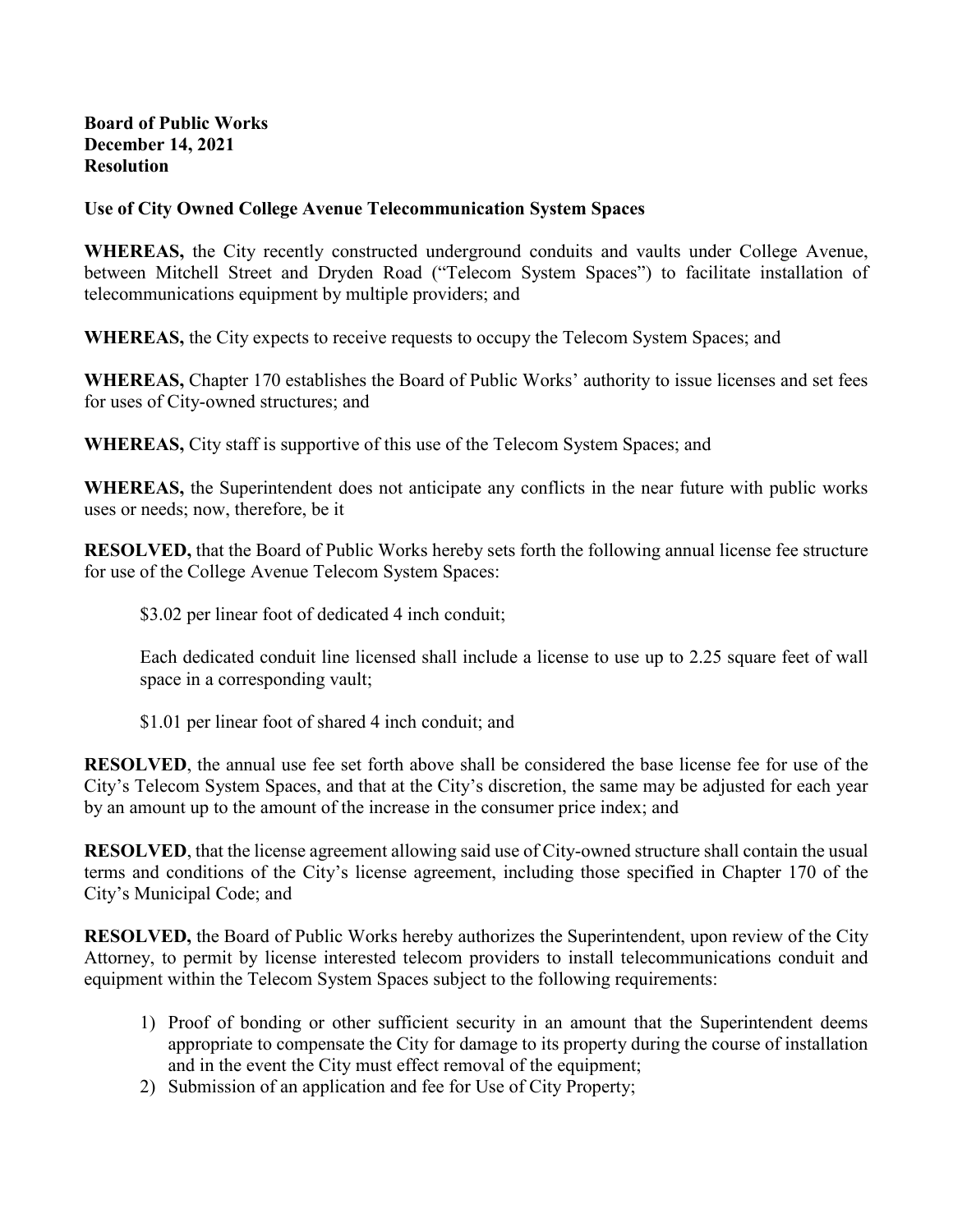- 3) Submission and approval of final installation plan for Superintendent of Public Works' review prior to installation; and
- 4) Installation and continued operation of telecom service from within the City's Telecom System Space(s) contingent on the company's execution of the City's license agreement and payment of the applicable application and annual fee, and
- 5) Issuance of street permit for any work zone traffic control (including but not limited to sidewalk or travel lane closures, reroutes, flagging operations, or bus stop impacts).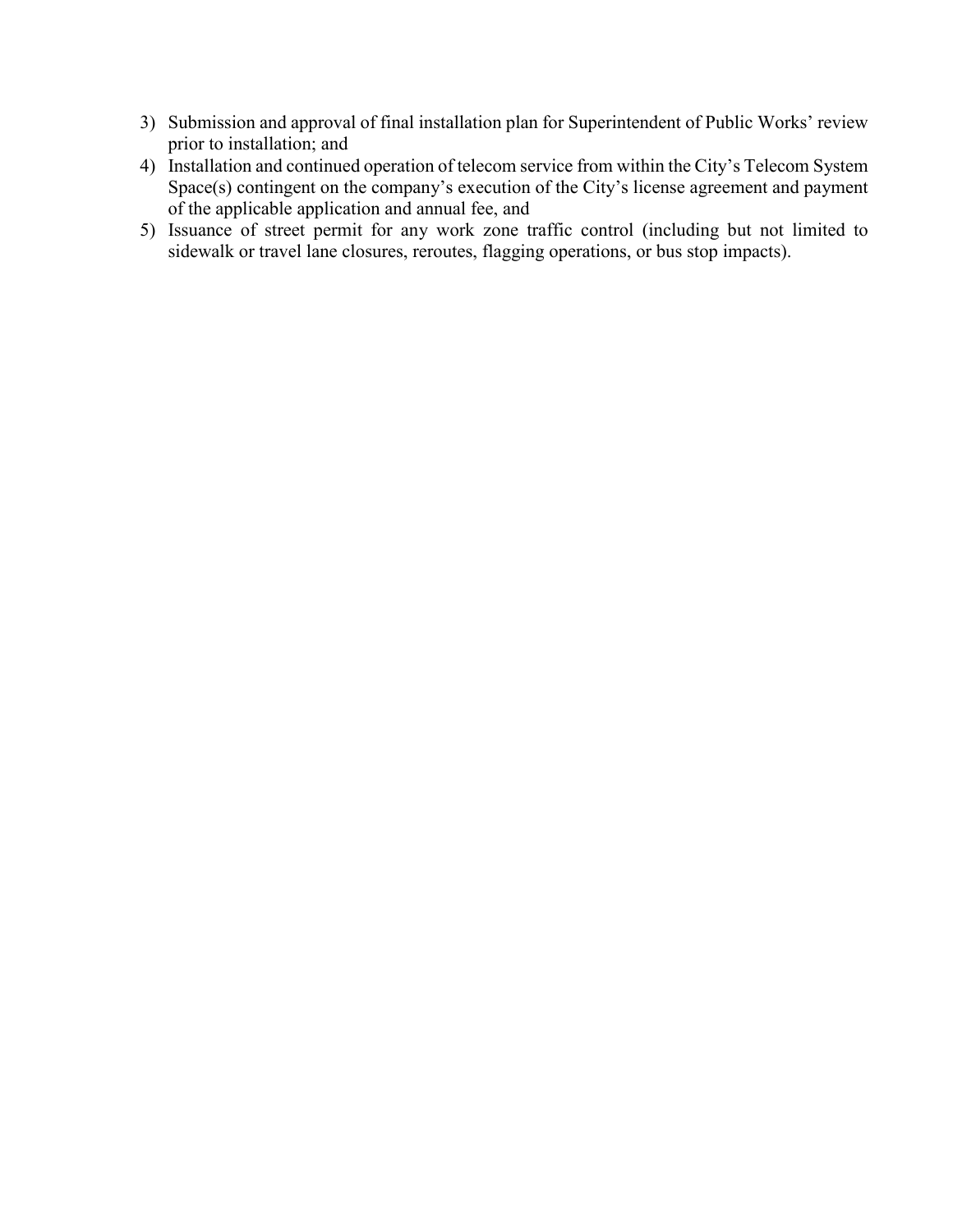### City of Ithaca College Avenue Telecom System

| Costs to Install                                            |      |                  |    |                    |      |                      |                                                              |
|-------------------------------------------------------------|------|------------------|----|--------------------|------|----------------------|--------------------------------------------------------------|
|                                                             | Unit | Quantity         |    | <b>Total Price</b> |      | <b>Unit Price</b>    |                                                              |
| Risers                                                      | ea   | 10               | Ŝ. | 18,400             | - \$ | 1,840                |                                                              |
| Duct Install into structures                                | ea   | 170 <sub>5</sub> |    | 18,700             | - \$ | 110                  |                                                              |
| 4" PVC ducts                                                | lf   | $13,300$ \$      |    | 150,290 \$         |      | 11                   |                                                              |
| Concrete encasement                                         | cy   | $100 \text{ }$   |    | 16,000             | - \$ | 160                  |                                                              |
| Stone dust encasement                                       | ton  | 50               | Ś. | $1,950$ \$         |      | 39                   |                                                              |
| Sawcut asphalt                                              | lf   | $1200 \text{ }$  |    | 6,000              | - \$ | 5                    |                                                              |
| <b>Excavation Permits</b>                                   | ea   | $\mathbf{1}$     | \$ | 1,500              | -\$  | 1,500                |                                                              |
| Structural backfill                                         | cy   | 50               | \$ | $2,350$ \$         |      | 47                   |                                                              |
| Trenching 0-5'                                              | cy   | $200$ \$         |    | $5,600$ \$         |      | 28                   |                                                              |
| Temporary restoration                                       | sf   | $2500$ \$        |    | $10,000$ \$        |      | 4                    |                                                              |
| Fiberglass handhold                                         | ea   | 29               | \$ | 87,580             | -\$  | 3,020                |                                                              |
| Precast splice chamber                                      | ea   | $7^{\circ}$      | \$ | 54,390             | - \$ | 7,770                |                                                              |
|                                                             |      |                  |    |                    |      |                      |                                                              |
|                                                             |      | sub-total        | \$ | 372,760            |      |                      | \$40,200 Approximate annual payment at 15 years, 3% interest |
| NYSEG overhead fee                                          |      | 30%              | \$ | 111,828            |      |                      | 602,366 Total amount City to repay with interest             |
|                                                             |      | <b>TOTAL</b>     | \$ | 484,588            |      |                      | (assuming these finance terms)                               |
|                                                             |      |                  |    |                    |      |                      |                                                              |
| Based on a linear foot of conduit, the whole system cost is |      |                  | \$ | 36                 |      | per linear foot      |                                                              |
| Annual payment on If of conduit is                          |      |                  | \$ | 3.02               |      | per year             |                                                              |
| Proposed Rate for College Avenue                            |      |                  |    |                    |      |                      |                                                              |
| dedicated conduit (main line)                               |      |                  | \$ | 3.02               |      | per LF per year      |                                                              |
| shared conduit (services)                                   |      |                  | \$ |                    |      | 1.01 per LF per year | Assumes 3 providers share                                    |

lf

For reference, current rates as set by BPW for 2021:

These rates (adjusted for CPI) will remain for Commons and Dryden Rd

| dedicated conduit (main line) | \$1.62 |
|-------------------------------|--------|
| shared conduit (services)     | \$0.53 |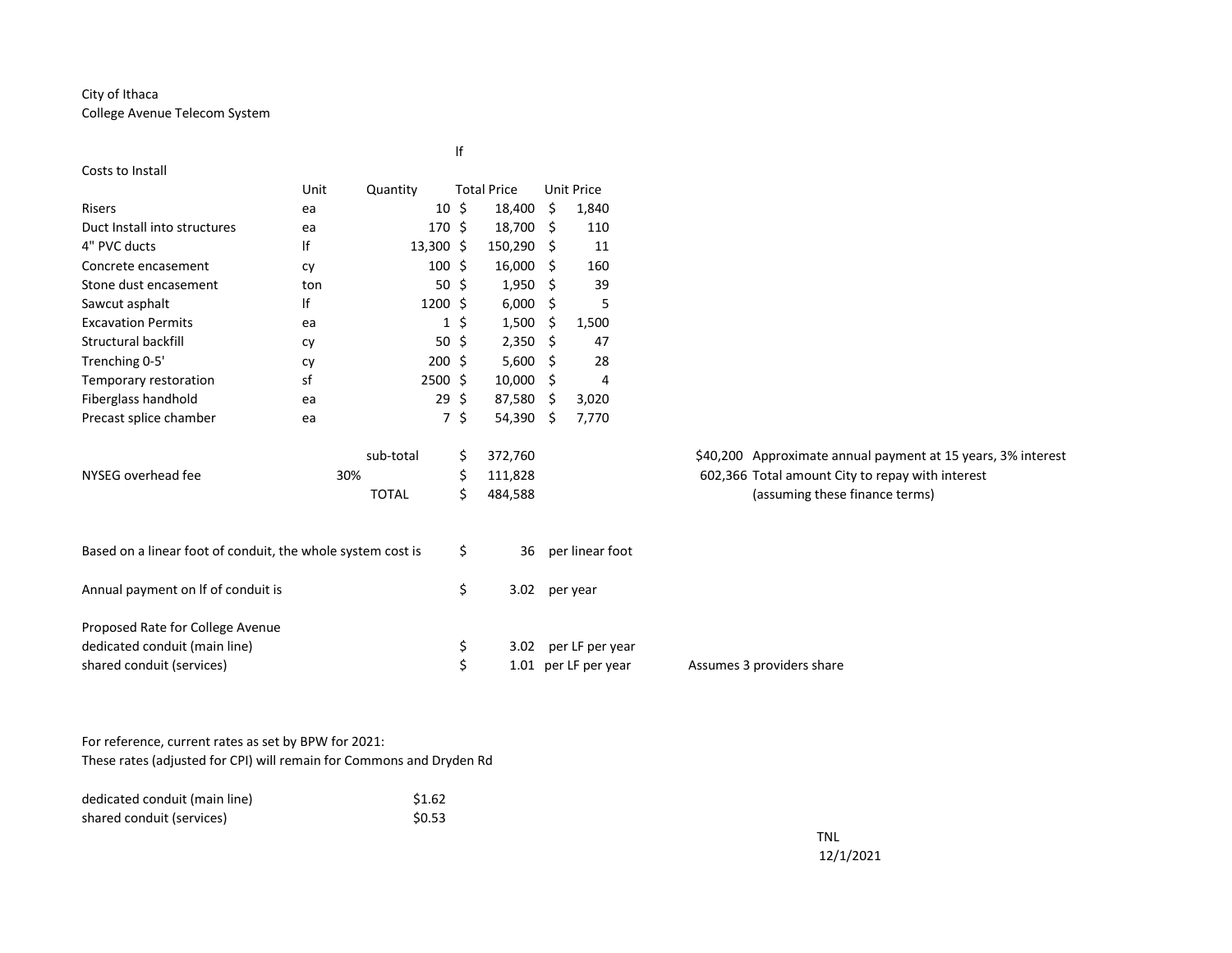Board of Public Works December 14, 2021

# **Recommendation of Pavilion Reservation Fees from Ithaca Youth Bureau – Resolution**

WHEREAS, the Ithaca Youth Bureau has reviewed the pavilion rental fees for the 2022 season and because they handle the rentals and are most familiar with the current use or demand for the facilities in both parks, and

WHEREAS, the existing fee structure at Cass Park and Stewart Park pavilions is based on the number of people and allows for pavilion sharing, and

WHEREAS, an hourly fee will lead renters to only reserve the amount of time they need for their use which will increase availability and access to additional users and be more conducive to health and safety guidelines, and

WHEREAS, the Ithaca Youth Bureau is proposing a new fee structure that will charge an hourly rate for rentals up to 7 hours and a flat rate for 8+ rental hours, and accommodate one group at a time, now therefore be it

**RESOLVED,** That the Board of Public Works adopts the following new rental fees at Stewart Park, effective January 1, 2022:

|                                    | City of Ithaca 2022 Pavilion Fees (proposed)<br>(Non Resident Fee/City Resident Fee) |
|------------------------------------|--------------------------------------------------------------------------------------|
| <b>Stewart Park Large Pavilion</b> | \$65/\$50 per hour. 8 + hours for \$475/\$375.                                       |
| <b>Stewart Park Small Pavilion</b> | \$50/\$35 per hour. 8+ hours for \$375/\$275.                                        |
| <b>Stewart Park BBQ Pavilion</b>   | \$35/\$25 per hour. 8+ hours for \$265/\$180.                                        |
| <b>Cass Park Pavilion</b>          | \$45/\$30 per hour. 8+ hours rent for \$330/\$225.                                   |
| Cass Park BBQ Pavilion             | \$30/\$20 per hour. 8+ hours rent for \$225/\$150.                                   |

For events that are applying through the City's "Special Event" permit process and are required to reserve the pavilions at Stewart and/or Cass in order to operate their event, the fees below will apply.

Stewart Park Special Event Pavilion Rental (includes SP Large, SP Small and SP BBQ pavilions)- \$600/day

Cass Park Special Event Pavilion Rental (includes Cass Park BBQ and Cass Park Pavilion)- \$270/day

**\*All reservations/rentals are "exclusive use" (one user group at a time)**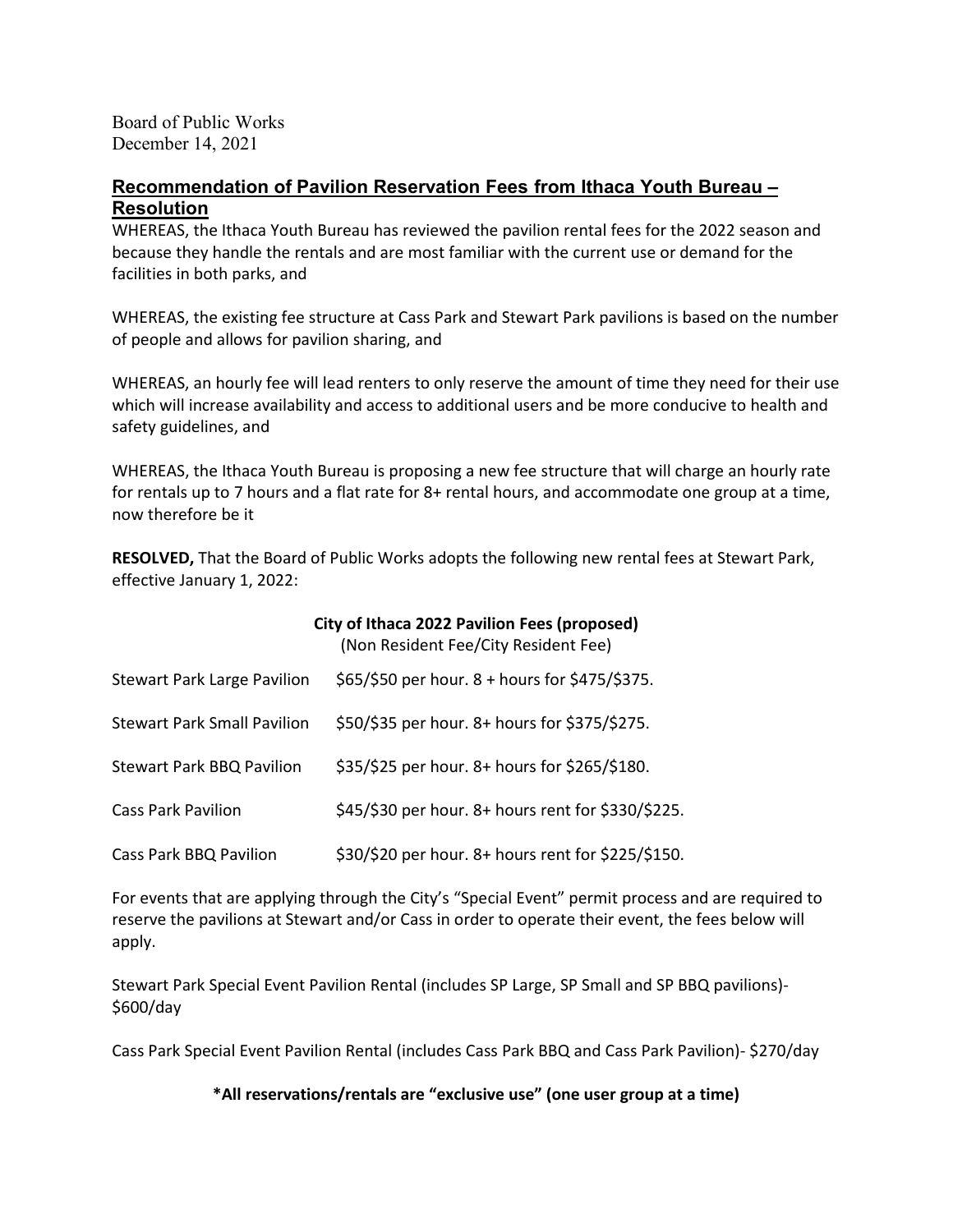

**Ithaca Youth Bureau 1 James L. Gibbs Drive Ithaca, New York 14850** Phone: (607) 273-8364 Fax: (607) 273-2817 "Building a foundation for a lifetime."



To: Board of Public Works Mike Thorne, Superintendent of Public Works From: Liz Klohmann, Director Re: Pavilion Reservation Fees Date: December 14, 2021

The IYB manages the pavilion reservations for Stewart and Cass Parks. Previously, the fee system used the number of people in a group to determine the fee. We have traditionally set groups up to share the pavilions unless they reserve it exclusively. During COVID we modified our reservation process to have just one group at a time which worked well. For the 2022 season we are proposing a system that allows just one group at a time and a fee structure that charges by the hour for up to 8 hours and a flat fee for reservations 8+ hours. We feel this system will make renting the pavilion more accessible for smaller groups and residents. Because this fee is hourly, it will lead renters to only reserve the amount of time they need for their use which will increase availability and access to additional users.

## **City of Ithaca 2022 Pavilion Fees (proposed)**

(Non Resident Fee/City Resident Fee)

|                                    | Stewart Park Large Pavilion \$65/\$50 per hour. 8 + hours for \$475/\$375. |
|------------------------------------|----------------------------------------------------------------------------|
| <b>Stewart Park Small Pavilion</b> | \$50/\$35 per hour. 8+ hours for \$375/\$275.                              |
| <b>Stewart Park BBQ Pavilion</b>   | \$35/\$25 per hour. 8+ hours for \$265/\$180.                              |
| <b>Cass Park Pavilion</b>          | \$45/\$30 per hour. 8+ hours rent for \$330/\$225.                         |
| <b>Cass Park BBQ Pavilion</b>      | \$30/\$20 per hour. 8+ hours rent for \$225/\$150.                         |

For events that are applying through the City's "Special Event" permit process and are required to reserve the pavilions at Stewart and/or Cass in order to operate their event, the fees below will apply.

Stewart Park Special Event Pavilion Rental (includes SP Large, SP Small and SP BBQ pavilions)- \$600/day

Cass Park Special Event Pavilion Rental (includes Cass Park BBQ and Cass Park Pavilion)- \$270/day

## **\*All reservations/rentals are "exclusive use" (one user group at a time)**

Cc: Mike Thorne, Jeanne Grace, Megan Wilson, Julie Holcomb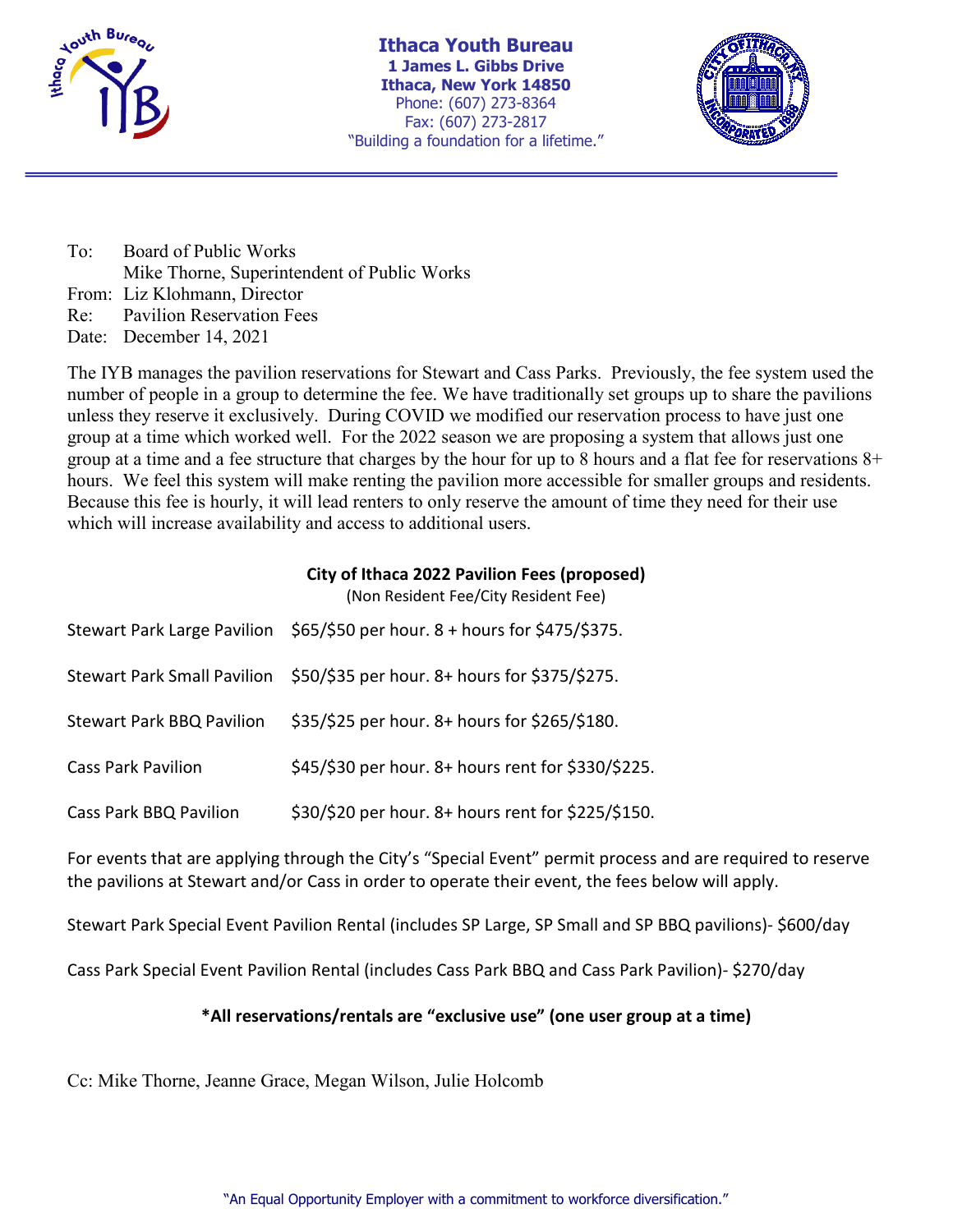## **City of Ithaca Art In Public Parks Policy** – draft May 2021, updated 9/13/21

The City of Ithaca has been active in promoting Art in public spaces both on City and private property. In 2019, there were 2 Art Project proposals submitted to the City for sculptures to be located in City parks. As a result, the City Parks, Recreation, and Natural Resources Commission, was asked to make comment. A key concern that arose is that there are no criteria to use for evaluating the appropriateness of art being proposed for a particular park location. *Key among our concerns were*: safety, alignment of the art with the intended purpose of the park, how the art contributes to the park experience and adds amenities, ensuring community/neighborhood input, how long the art would remain in the park and who would maintain it.

In response to these concerns, we are submitting the following proposed policy for consideration by Common Council. We have reviewed similar policies in other communities and have drawn heavily on the NYC Dept. of Parks & Recreation – Temporary Public Outdoor Art Guidelines. <https://www.nycgovparks.org/art-and-antiquities/temporary-guidelines>

## **Park Resources – Where to Exhibit**

The City has two major flagship parks (Stewart and Cass Park), and a total of 15 neighborhood parks most of which are located near residential housing. In addition, there are 3 major natural areas, however, at this time, this policy does not apply to the City's natural areas: Fuertes Bird Sanctuary, Ithaca Falls, and Six Mile Creek Preserve.

Most artists want their art to be seen, so if visibility is important, some parks are better situated than others. A smaller less visible neighborhood park provides the opportunity to engage the community in creating art they envision for their park. Some parks, like Stewart Park and Dewitt Park, have historical significant and therefore require that history be honored.

Each of our City Parks has a purpose and community use, and as such, art that is proposed should be complementary to the purpose, contribute to the overall park experience and aesthetic, and above all be respectful of what the neighborhood wants.

**List of parks/map**: (link to a website – Artists Guide to City of Ithaca Parks Public Art Sites}

Flagship Parks (large parks)

Stewart Park Cass Park Neighborhood parks Auburn Baker Brindley Bryant Columbia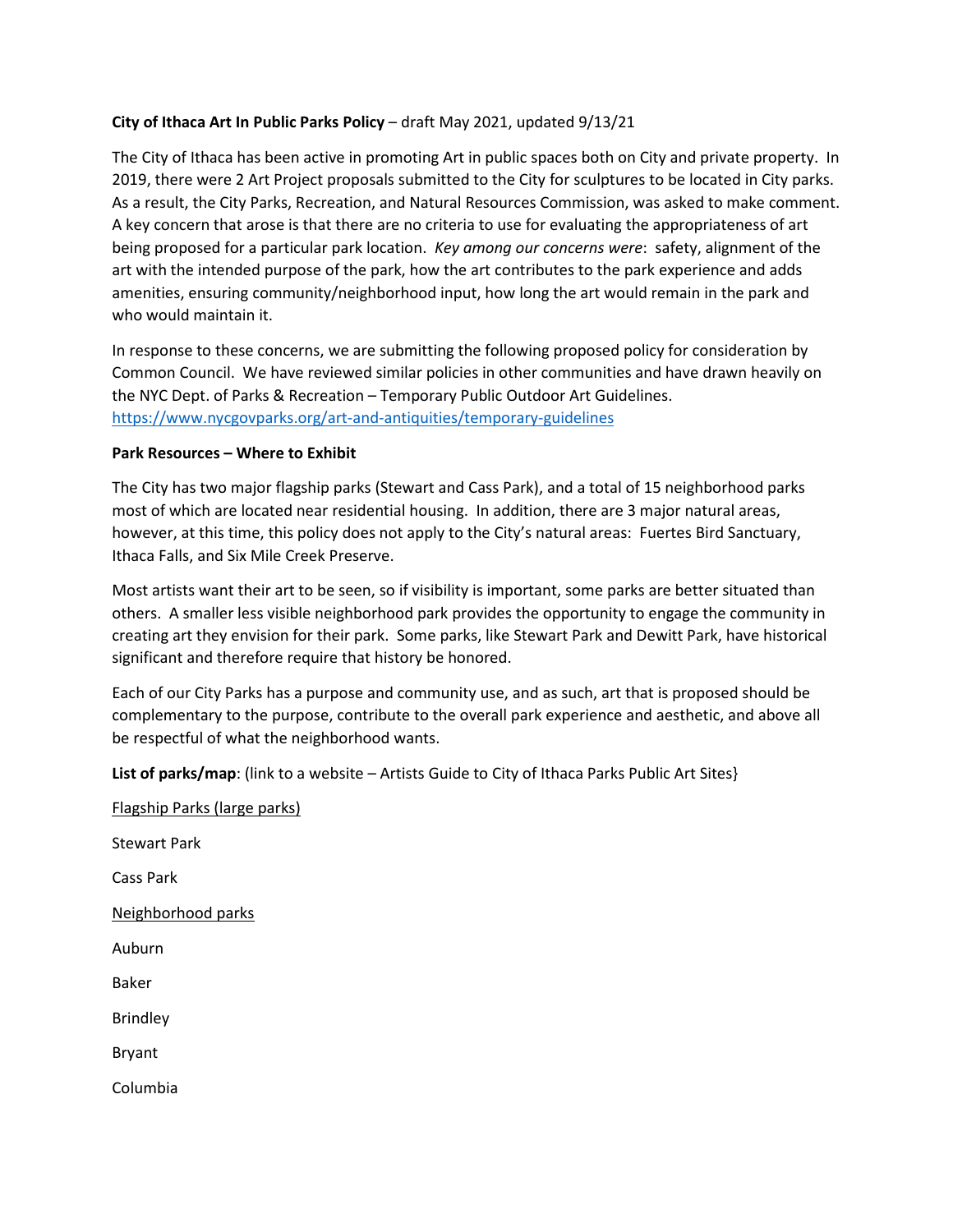Conley

Conway

Dewitt – should this be taken off the list?

Hillview

McDaniels

Maple Grove

South Titus

Thompson

Wood Street

Washington

Other green spaces:

Dryden Road (in front of the parking garage)

Van Horn – very small area maintained by the Beautification Program

Strawberry Fields – no public access except from BS school

Negundo Woods – both a park and natural area

Floral Avenue - not a park, part of Flood Control channel

**Natural Areas** – at this time, this policy does not apply to the following sites:

Ithaca Falls

Fuertes Bird Sanctuary

Six Mile Creek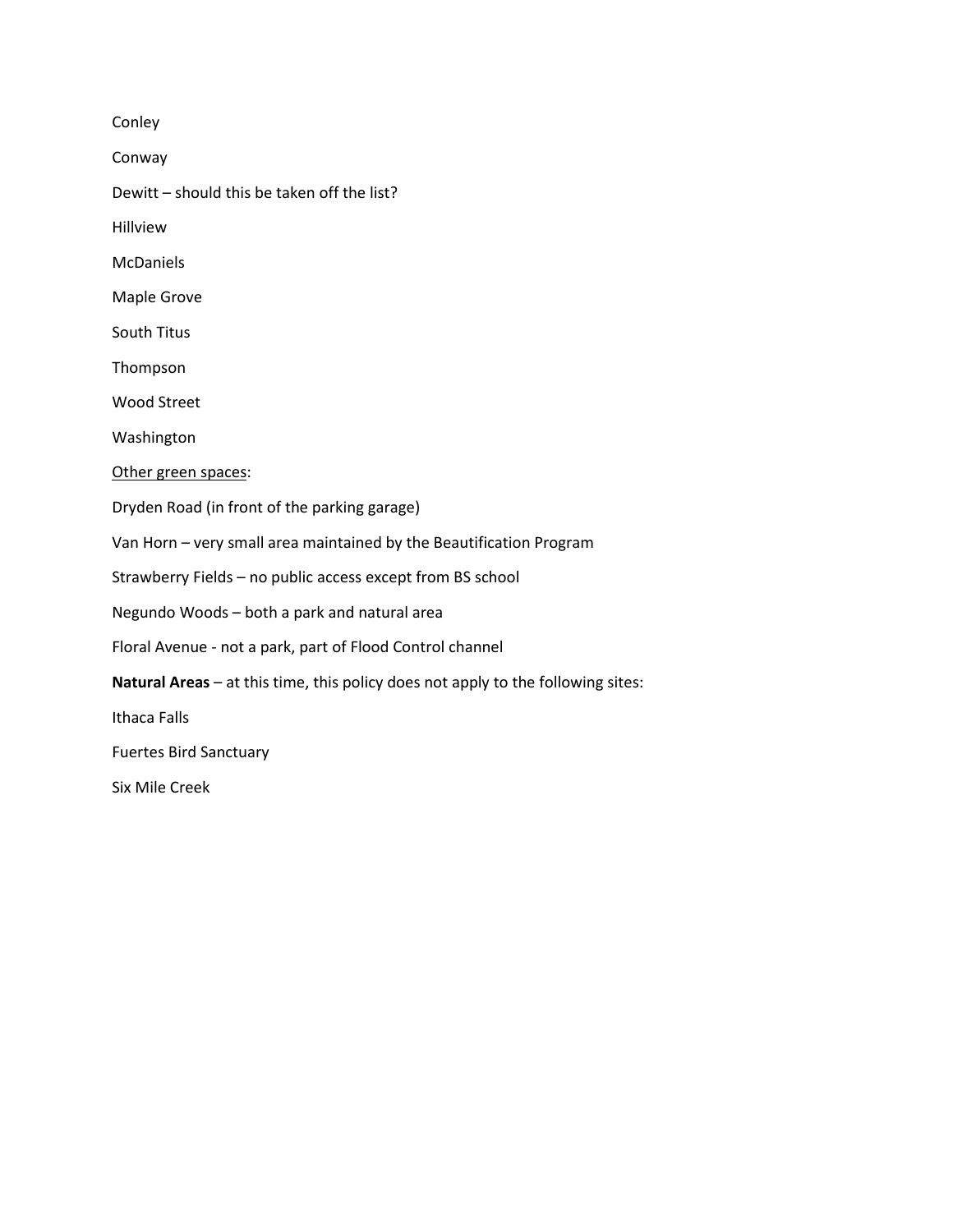## **Art in Parks Overarching Criteria:**

Art installations in parks are considered to be *temporary* and normally would be installed for a few weeks to a year, as deemed appropriate by the City. Under special circumstances, and with endorsement from the Parks, Recreation & Natural Resources Commission, the City may allow art to be installed for multiple years based on the durability and significance of the art. In the case of longer-term installations, public input should be sought.

Art proposed for parks must be in alignment with or complementary to the intended use of the park; for example, some parks are used for youth and adult sports, some for walking, biking or other exercise, some for social gathering, some for reflection, and in some, art may not be appropriate, or only appropriate in certain areas.

(prepare a more detailed park-specific siting recommendations document for website)

All prospective exhibitors, (except if art is proposed for Stewart Park) are required to share their proposed project with neighborhood associations and obtain neighborhood engagement, input, and general support for the art project being proposed. In the case of Stewart Park, input should be sought from the Friends of Stewart Park.

Art must not be disrespectful of any culture, history, and in no way be offensive by reasonable standards.

All art installations must minimize the disturbance of existing plant or wildlife habitat (unless the City Forester determines that habitat in a particular location will not be damaged and that the site will be improved as a result e.g. removal of invasive species); and shall not introduce elements that will negatively impact plants or wildlife (e.g. lights, noise, etc.)

Wherever possible and appropriate, art should be functional (serving multiple purposes) such as adding a much-needed amenity such as bench, play structure, waste bin, water fountain, etc.

All art must be demonstrated to be safe for the life of the installation ensuring that any risk of injury has been addressed fully. If art is deemed unsafe at any time during its exhibition, it must be removed by the artist or the artist's designated representative. In addition to safety, consideration should be given to minimizing the potential misuse that would cause injury to people or damage the structure.

Artists or designated representatives are responsible for production, installation, maintenance and removal/decommissioning of the art and all associated costs, including insurance. These responsibilities shall be specified in a standard memorandum between the City and artist or designated representative.

## **Land Acknowledgement and Veto Clause**

PRNR recommends that the City allow the Gayogoho:no traditional leadership to veto any art proposal subject to this Art in Parks policy.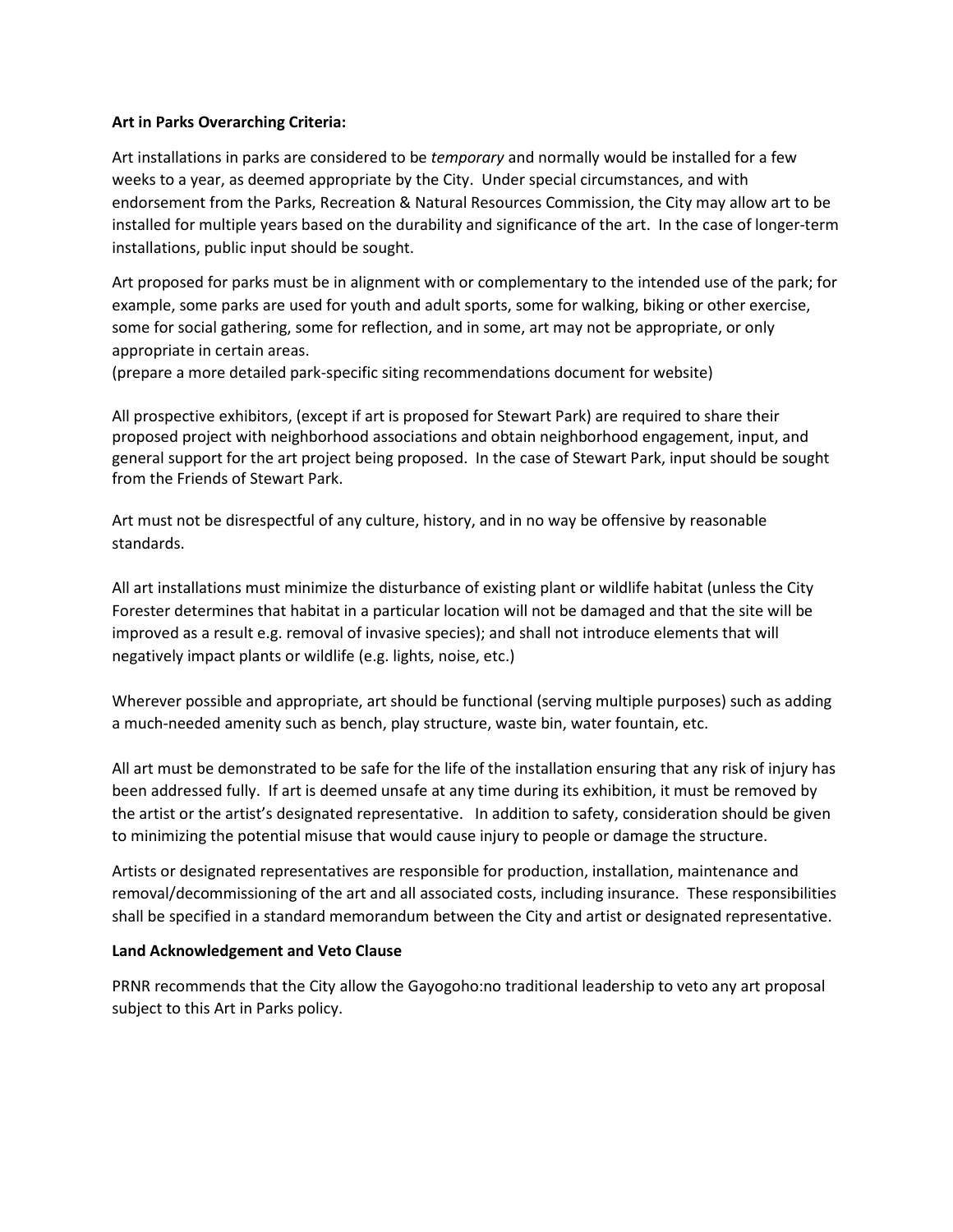#### **Submission Requirements**

- A written description of proposed artwork, including: title, medium, dimensions (height x width x depth), weight, installation method and anchoring procedure.
- Safety and how it will be addressed.
- If proposing existing work: photographs of artwork; include scale.
- If proposing a new work: working drawings or photograph to scale.
- Artist's statement and resume, with links to previous work.
- Installation budget outlining all materials to be brought on site and any excavation required.
- Name of the sponsoring organization or other method of financing. Include the name, address and phone number of the contact person.
- Proposed duration of the installation.
- Proposed location for the installation.
- **•** Evidence of insurance? See below

Applicants are strongly encouraged to submit materials at least six months prior to the intended installation date to allow time for proposal review and project development.

Proposal materials will not be returned and incomplete applications will not be reviewed.

Proposals may be submitted an any time, there is no submission deadline.

#### **Submit your proposal by email or by mail to: City of Ithaca Planning**

#### **Review Process**

All proposals are submitted to the City of Ithaca Planning Department. Staff will review the submission to ensure it is complete and coordinate the review process.

First, the Community Life Commission shall review the proposal for artistic merit only.

Proposals for Art in Parks shall then be forwarded to the PRNR Commission for their review and recommendations, considering the recommendations of the Community Life Commission.

Artists are encouraged to schedule a presentation at a PRNR Commission meeting.

Proposals presented to the PRNR Commission that meet Art in Park policy criteria shall then be circulated for public review as relevant:

For Neighborhood Parks, including Cass Park, public comments shall be requested via the relevant Council member(s) and neighborhood associations or citizens reached via media, meetings or other such means.

For Stewart Park, in addition to the general public, Friends of Stewart Park shall be asked for input.

PRNR will summarize all comments and recommendations for submission to the City of Ithaca Planning and Economic Development Committee, who in turn will review and make recommendations to the Board of Public Works and ultimately to Common Council for final review.

Following Council approval of a proposal, a license agreement (similar to what is generic for city) is issued to the artist and/or sponsoring organization.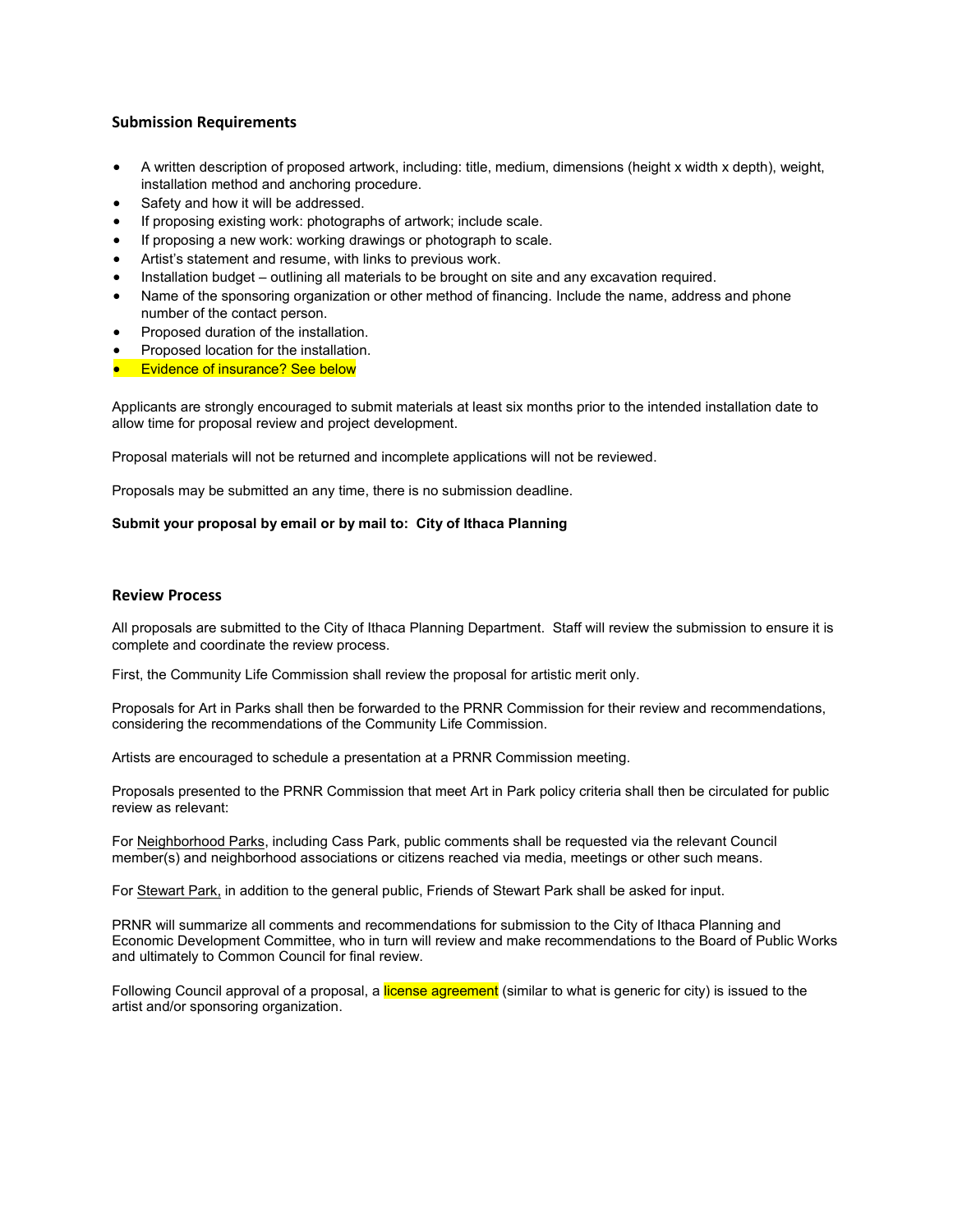#### **Exhibitors Responsibilities**

When exhibiting in a City of Ithaca Park, the artist assumes responsibility for funding the project, including site preparation and remediation. Other artist responsibilities include:

- Propose high quality art responsive to community interests and guidelines for art in public spaces.
- Ensure that all documentation regarding the proposed work, installation of the work, and costs are fully available at the time of proposal submission.
- Be prepared to present the proposal at various City commission and government meetings and to the public in neighborhood gatherings.
- Provide funding for fabrication, installation, maintenance, insurance, security deposit, deinstallation, and site restoration.
- Oversee installation of artwork (tools, materials and equipment are not provided by Parks).
- Some projects may require technical reports prepared by a licensed engineer.
- Monitor and maintain the artwork during the exhibition period.
- Oversee deinstallation of artwork and site remediation.

#### The following need more review/discussion!

- Obtain necessary insurance policies naming the City of Ithaca as additional insured. [Discussion: this may be limiting…individual artists may not be able to obtain – insure installation & artwork…avoid making it difficult to apply – maybe make this advisable, but maybe it would depend on what the work is…stand-alone vs wall art…Ask planning dept how they have dealt with murals, other public…]
- **Insurance for art piece to protect work**
- What is the City policy for people working on city property…insurance…covering their work, exempting city from **liability**
- $\bullet$  A security deposit, which will be returned to the exhibitor upon restoration of the site.
- See public art plan…safety & durability…good statement to include from 2003 Public art plan
- Grant City the right to a royalty-free, perpetual license to use any depictions of the artwork for non-commercial purposes (credit will be given to the exhibitor). – should we check with city atty…do we need this?

#### **City's Responsibilities**

- Assist the Artist with navigating the proposal review process and with scheduling presentations to commissions.
- Assist the Artist with ensuring ample public comment, in particular from neighborhood groups, is obtained.
- Review and select projects based on meeting evaluation criteria.
- **•** Prepare legal documents for signature by artist or organization. <mark>– check w/atty....</mark>
- Grant artist sole ownership and copyright of the final design and artwork.
- Ensure the timeliness in the review of proposed projects.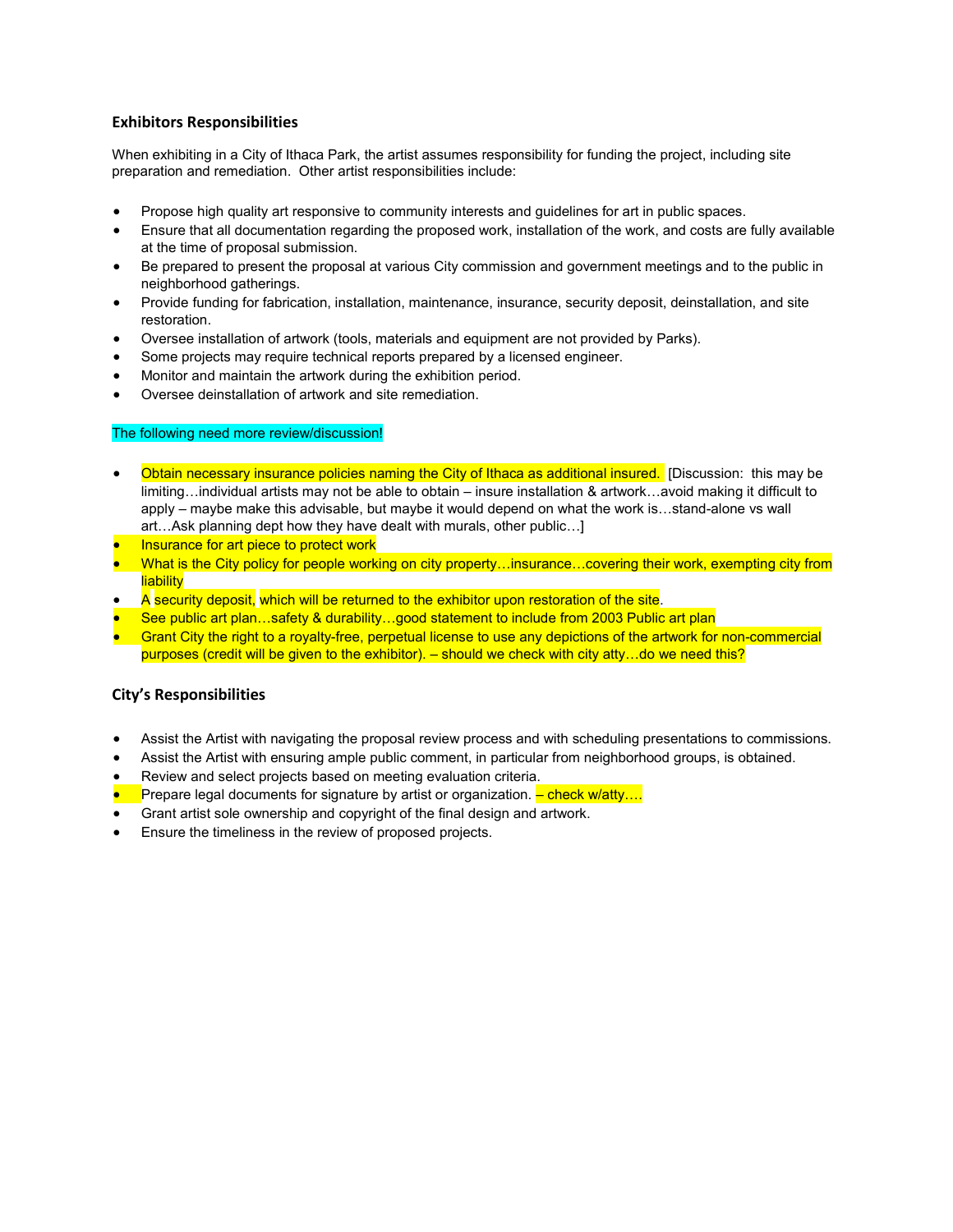# **December 14, 2021 Board of Public Works 2022 Water and Sewer Rates – Resolution**

WHEREAS, in accordance with City Charter, the Board of Public Works has the authority to set water and sewer rates, and

WHEREAS, staff has provided water and sewer usage projections for 2022, now therefore be it

**RESOLVED**, That the Board of Public Works adopts the following water and sewer rates and fees starting for bills due on or after January 1, 2022, and the rates are effective until changed:

# **Basic Rates (per 100 cubic feet):**

|       | <b>Existing 2021</b> | 2022   |
|-------|----------------------|--------|
| Water | \$9.36               | \$9.73 |
| Sewer | \$5.80               | \$6.03 |

# **Minimum Billing (per quarter year)**

| <b>METER</b><br><b>SIZE</b> | <b>CU FT</b><br><b>ALLOWED</b> | <b>WATER</b> | <b>SEWER</b> | <b>TOTAL</b> |  |
|-----------------------------|--------------------------------|--------------|--------------|--------------|--|
| Small                       | 1,200                          | \$116.76     | 72.36<br>\$  | \$189.12     |  |
| 1"                          | 3,200                          | \$311.36     | 192.96<br>\$ | \$504.32     |  |
| 1.5"                        | 5,500                          | \$535.15     | 331.65<br>\$ | \$866.80     |  |
| 2"                          | 11,200                         | \$1,089.76   | 675.36       | \$1,765.12   |  |
| 3"                          | 16,000                         | \$1,556.80   | 964.80<br>\$ | \$2,521.50   |  |
| 4"                          | 24,100                         | \$2,344.93   | \$1,453.23   | \$3,798.16   |  |
| 6"                          | 42,100                         | \$4,096.33   | \$2,538.63   | \$6,634.96   |  |

# **Other Services**

- Unmetered sprinkler service: **\$12** per inch diameter per quarter
- Metered water for circuses, carnivals contractors, etc., through suitable connection at hydrant installed by Water and Sewer: charged by use, with minimum bill of **\$200** per day for the first 7 days and **\$50** per day thereafter.
- Bulk Water for street sweepers, tank trucks, spray rigs, etc., available at the Water building: **\$100** per load up to 500 gallons, and **\$25** per thousand over 500 gallons.
- There will be no allowable sewer credit for pool filling.
- Meter removal, meter resetting, turning water off, or turning water on at curb stop: **\$40** per event.
- Residential Meter Testing: **\$150** if meter is found to be within industry tolerances; no charge if out of tolerance.